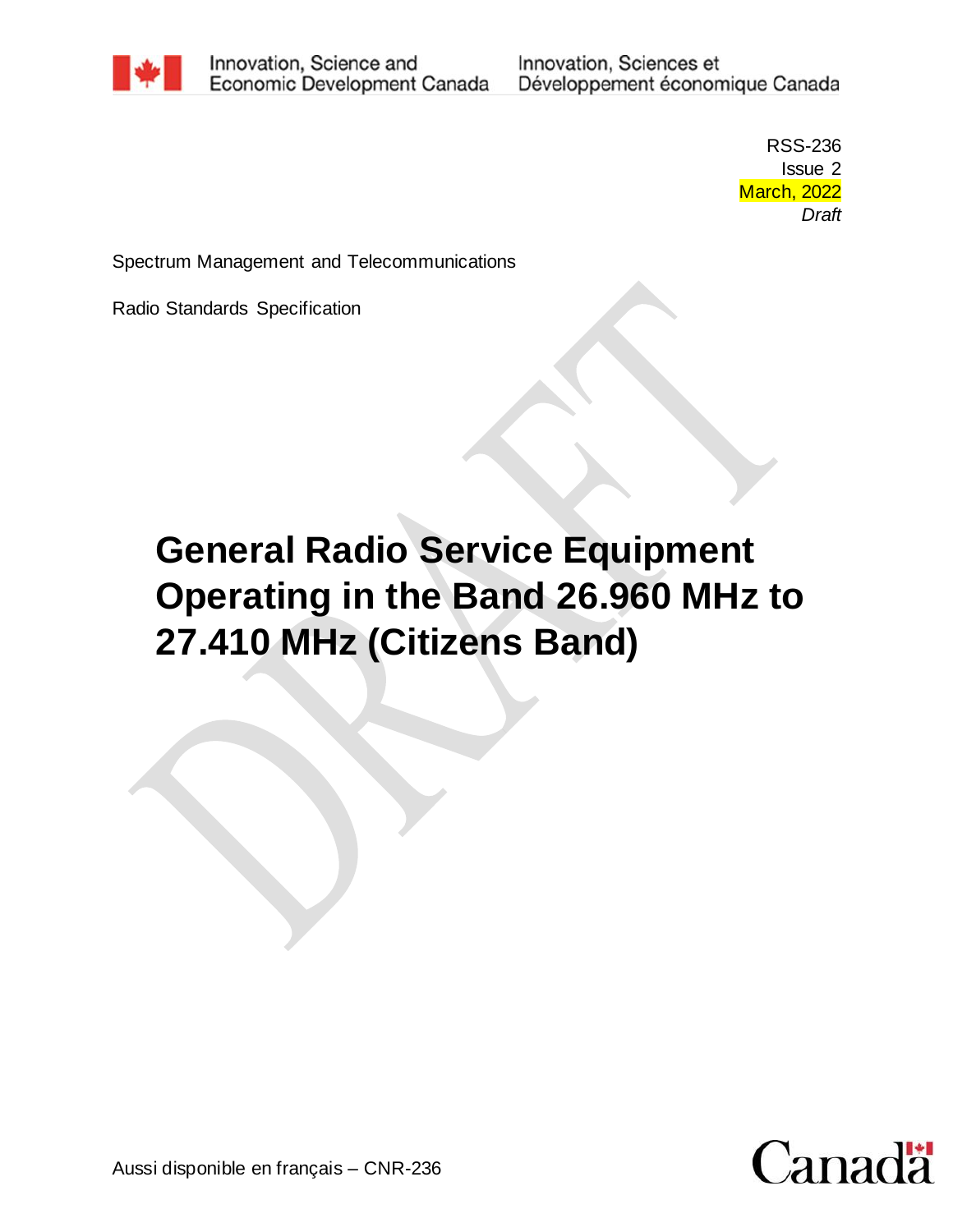| 1                                | <b>Preface</b>                                                                                                                                                                                         |                                                                                                                                                                                                     |  |  |
|----------------------------------|--------------------------------------------------------------------------------------------------------------------------------------------------------------------------------------------------------|-----------------------------------------------------------------------------------------------------------------------------------------------------------------------------------------------------|--|--|
| 2<br>3<br>4<br>5<br>6            | Radio Standards Specification RSS-236, issue 2, General Radio Service Equipment<br>Operating in the Band 26.960 MHz to 27.410 MHz (Citizens Band), replaces RSS-236,<br>issue 1, dated September 2012. |                                                                                                                                                                                                     |  |  |
| 7<br>8                           |                                                                                                                                                                                                        | The main changes are listed below:                                                                                                                                                                  |  |  |
| 9                                | 1.                                                                                                                                                                                                     | modified Table 1 in section 4.1                                                                                                                                                                     |  |  |
| 10                               |                                                                                                                                                                                                        | 2. changed the method of measurement in section 3.5 and 4.5 from ANSI C63.10 to                                                                                                                     |  |  |
| 11                               |                                                                                                                                                                                                        | <b>ANSI C63.26</b>                                                                                                                                                                                  |  |  |
| 12                               |                                                                                                                                                                                                        | 3. removed section 4.3 Antennas                                                                                                                                                                     |  |  |
| 13                               |                                                                                                                                                                                                        | 4. modified sections 4.10 the new FM audio emission F3E                                                                                                                                             |  |  |
| 14                               |                                                                                                                                                                                                        | 5. removed references to A1D, H1D, J1D, R1D from sections 4.10, 4.11, and 4.12                                                                                                                      |  |  |
| 15                               |                                                                                                                                                                                                        | 6. added reference bandwidth to the unwanted transmission in 4.12                                                                                                                                   |  |  |
| 16                               |                                                                                                                                                                                                        | 7. made editorial changes and clarifications, as appropriate                                                                                                                                        |  |  |
| 17                               |                                                                                                                                                                                                        | Inquiries may be submitted by one of the following methods:                                                                                                                                         |  |  |
| 18<br>19<br>20                   |                                                                                                                                                                                                        | 1. Online using the General Inquiry form. In the form, select the Directorate of<br>Regulatory Standards radio button and specify "RSS-236" in the General Inquiry<br>field.                        |  |  |
| 21<br>22                         |                                                                                                                                                                                                        | 2. By mail to the following address:                                                                                                                                                                |  |  |
| 23<br>24<br>25<br>26<br>27<br>28 |                                                                                                                                                                                                        | Innovation, Science and Economic Development Canada<br>Engineering, Planning and Standards Branch<br>Attention: Regulatory Standards Directorate<br>235 Queen Street<br>Ottawa ON K1A 0H5<br>Canada |  |  |
| 29<br>30                         |                                                                                                                                                                                                        | 3. By email to consultationradiostandards-consultationnormesradio@ised-<br>isde.gc.ca                                                                                                               |  |  |
| 31<br>32                         |                                                                                                                                                                                                        | Comments and suggestions for improving this standard may be submitted online using<br>the Standard Change Request form, or by mail or email to the above addresses.                                 |  |  |
| 33<br>34<br>35                   |                                                                                                                                                                                                        | All documents related to spectrum and telecommunications are available on<br>ISED's Spectrum Management and Telecommunications website.                                                             |  |  |
| 36                               |                                                                                                                                                                                                        | Issued under the authority of                                                                                                                                                                       |  |  |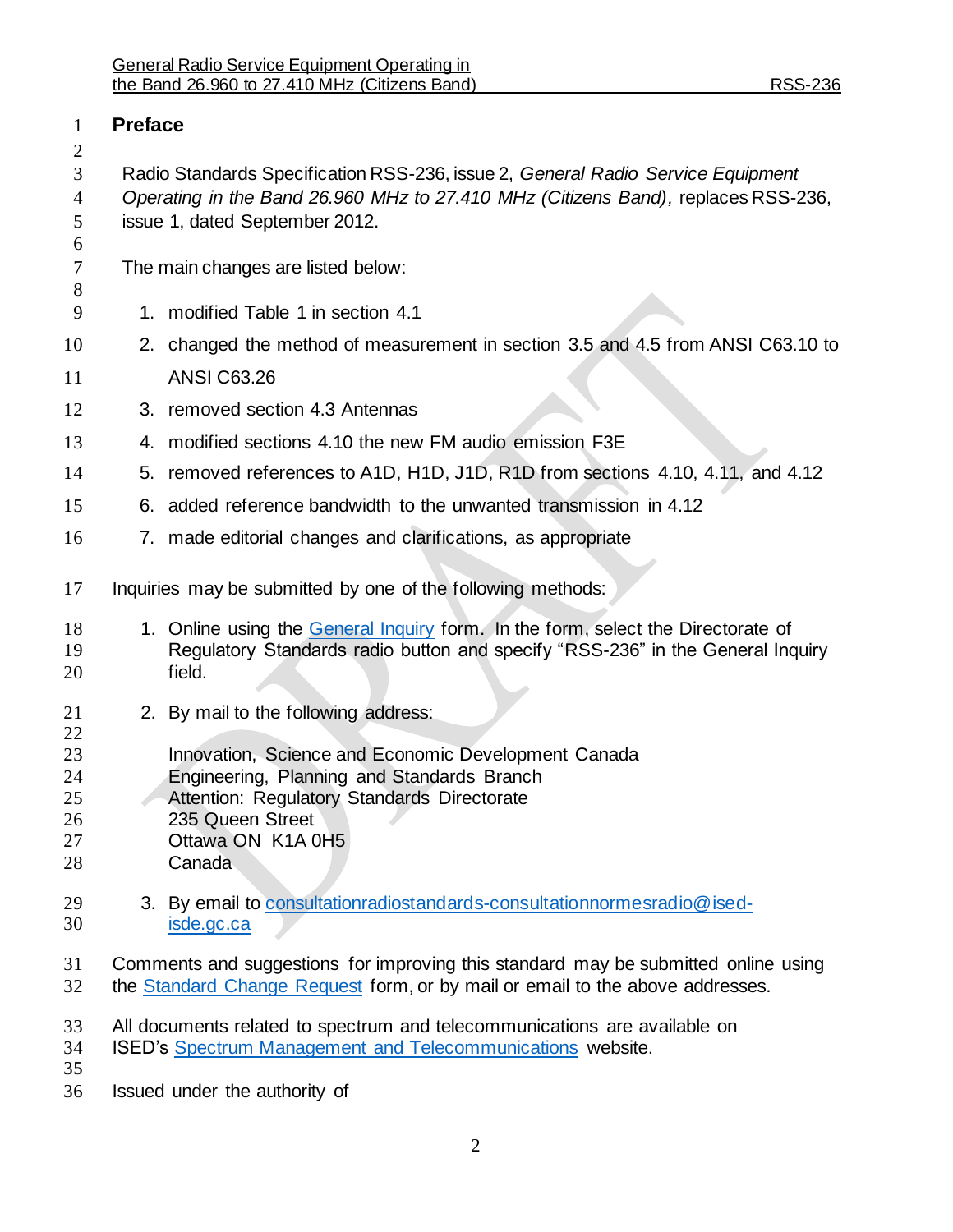- the Minister of Innovation, Science and Industry
- 
- 
- 
- $\begin{array}{c} 40 \\ 41 \end{array}$
- \_\_\_\_\_\_\_\_\_\_\_\_\_\_\_\_\_\_\_\_\_\_\_\_\_\_\_\_\_\_\_\_\_\_\_\_ Martin Proulx
- 
- Director General
- Engineering, Planning and Standards Branch
-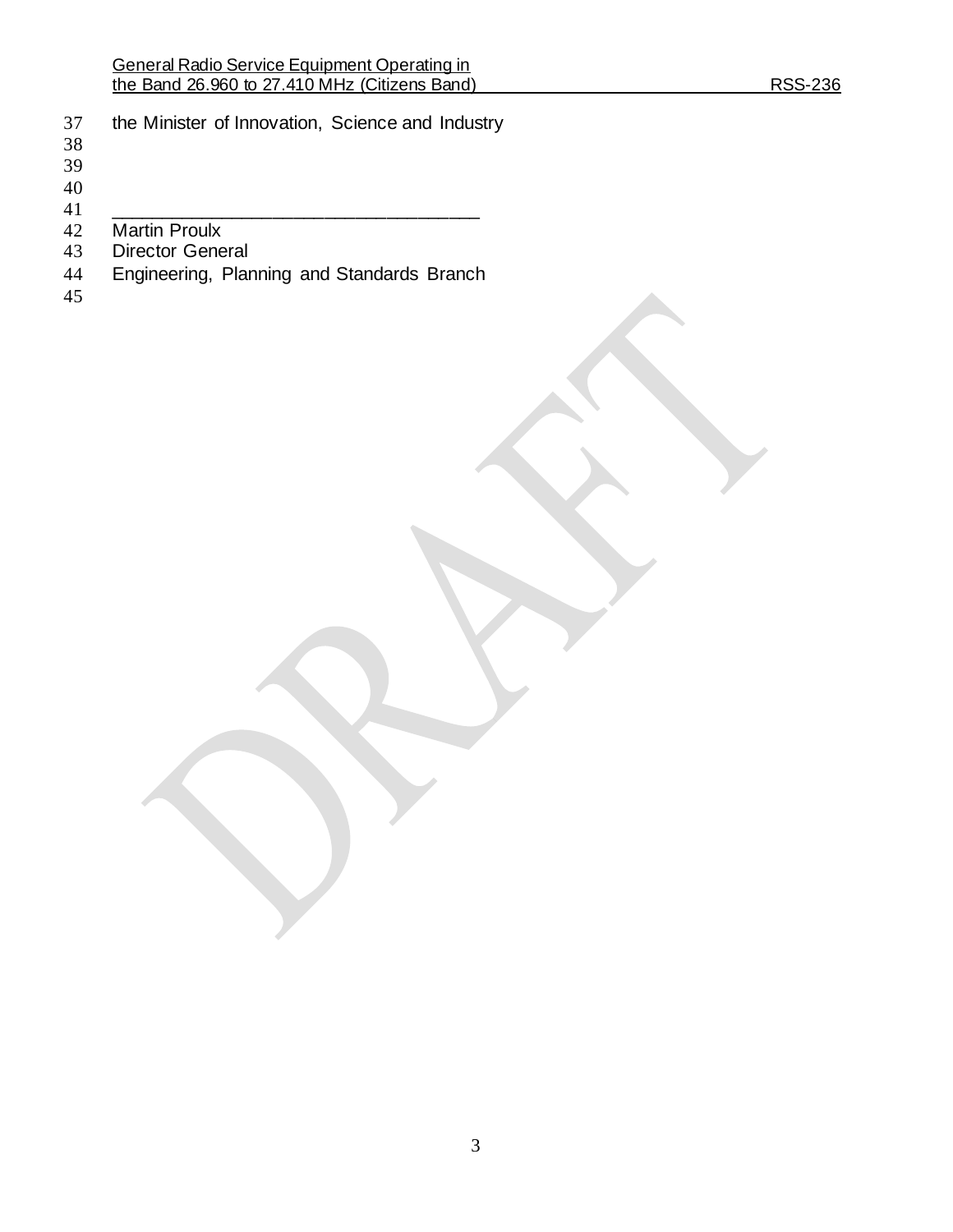| 46                               |               |                                 | <b>Table of Contents</b> |  |  |
|----------------------------------|---------------|---------------------------------|--------------------------|--|--|
| 47                               | $\mathbf 1$ . |                                 |                          |  |  |
| 48                               | 2.            |                                 |                          |  |  |
| 49<br>50<br>51<br>52<br>53<br>54 | 3.            | 3.1<br>3.2<br>3.3<br>3.4<br>3.5 |                          |  |  |
| 55                               |               | 3.6                             |                          |  |  |
| 56<br>57<br>58<br>59<br>60       | 4.            | 4.1<br>4.2<br>4.3<br>4.4        |                          |  |  |
| 61<br>62<br>63                   |               | 4.5<br>4.6<br>4.7               |                          |  |  |
| 64<br>65<br>66<br>67             |               | 4.8<br>4.9<br>4.10<br>4.11      |                          |  |  |
| 68<br>69<br>70                   |               | 4.12                            |                          |  |  |
| 71<br>72                         | 1.            | <b>Scope</b>                    |                          |  |  |

<span id="page-3-0"></span> This Radio Standards Specification (RSS) sets out general requirements for, and provides information on, the certification of radio apparatus that is used for the General Radio Service, also known as the Citizens Band (CB), operating in the 26.960-27.410 MHz frequency band.

- 
- <span id="page-3-1"></span>

#### **2. Purpose and application**

 The Citizens Band (CB) is a two-way, short-distance, voice communications service for either personal or business activities of the general public.

83 Operators should reference the operational policies and procedures outlined in [RIC-18,](https://www.ic.gc.ca/eic/site/smt-gst.nsf/eng/sf01016.html) General Radio Service (GRS).

# <span id="page-3-2"></span>**3. General requirements and references**

This section sets out the general requirements and references related to this RSS.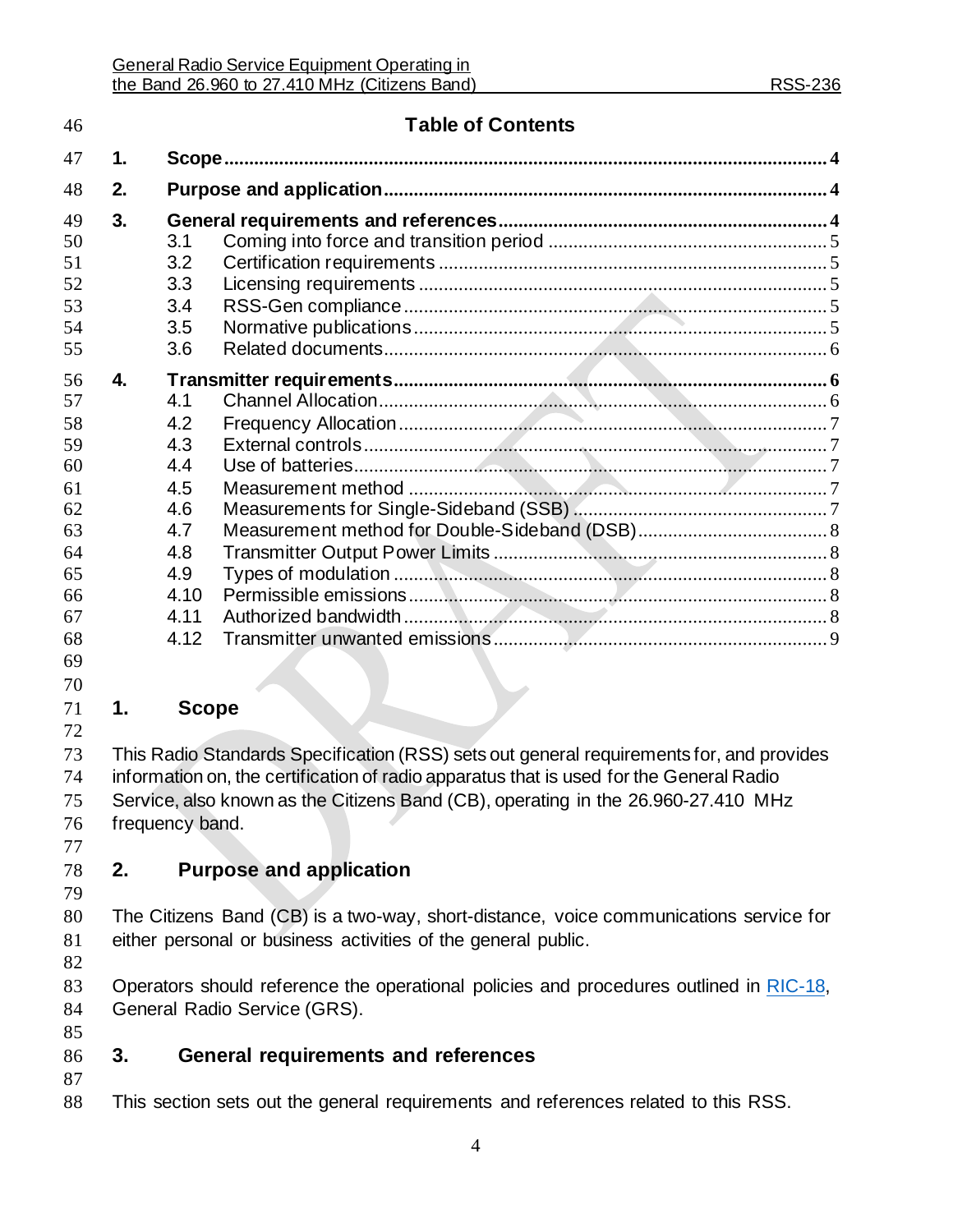<span id="page-4-4"></span><span id="page-4-3"></span><span id="page-4-2"></span><span id="page-4-1"></span><span id="page-4-0"></span>

| 89         |                                                                                        |                                                                                                                                                                         |  |  |  |  |
|------------|----------------------------------------------------------------------------------------|-------------------------------------------------------------------------------------------------------------------------------------------------------------------------|--|--|--|--|
| 90         | 3.1                                                                                    | Coming into force and transition period                                                                                                                                 |  |  |  |  |
| 91         |                                                                                        |                                                                                                                                                                         |  |  |  |  |
| 92         |                                                                                        | This standard will be in force as of the date of its publication on Innovation, Science and                                                                             |  |  |  |  |
| 93         |                                                                                        | Economic Development Canada's (ISED) website.                                                                                                                           |  |  |  |  |
| 94         |                                                                                        |                                                                                                                                                                         |  |  |  |  |
| 95         | However, a transition period of six months from the publication date will be provided, |                                                                                                                                                                         |  |  |  |  |
| 96         | within which compliance with RSS-236 issue 1, or RSS-236 issue 2, will be accepted.    |                                                                                                                                                                         |  |  |  |  |
| 97         | After this period, only applications for the certification of equipment under RSS-236  |                                                                                                                                                                         |  |  |  |  |
| 98         | issue 2 will be accepted. Furthermore after this transition period, equipment          |                                                                                                                                                                         |  |  |  |  |
| 99         | manufactured, imported, distributed, leased, offered for sale, or sold in Canada shall |                                                                                                                                                                         |  |  |  |  |
| 100        | comply with RSS-236 issue 2.                                                           |                                                                                                                                                                         |  |  |  |  |
| 101        |                                                                                        |                                                                                                                                                                         |  |  |  |  |
| 102        |                                                                                        | A copy of RSS-236, issue 1, is available upon request by email.                                                                                                         |  |  |  |  |
| 103        |                                                                                        |                                                                                                                                                                         |  |  |  |  |
| 104        | 3.2                                                                                    | <b>Certification requirements</b>                                                                                                                                       |  |  |  |  |
| 105        |                                                                                        |                                                                                                                                                                         |  |  |  |  |
| 106<br>107 |                                                                                        | Equipment covered by this standard is classified as Category I equipment. Either a                                                                                      |  |  |  |  |
| 108        |                                                                                        | technical acceptance certificate (TAC) issued by ISED's Certification and Engineering<br>Bureau or a certificate issued by a recognized certification body is required. |  |  |  |  |
| 109        |                                                                                        |                                                                                                                                                                         |  |  |  |  |
| 110        | 3.3                                                                                    | <b>Licensing requirements</b>                                                                                                                                           |  |  |  |  |
| 111        |                                                                                        |                                                                                                                                                                         |  |  |  |  |
| 112        |                                                                                        | Equipment covered by this standard is exempt from licensing requirements pursuant to                                                                                    |  |  |  |  |
| 113        |                                                                                        | section 15 of the Radiocommunication Regulations.                                                                                                                       |  |  |  |  |
| 114        |                                                                                        |                                                                                                                                                                         |  |  |  |  |
| 115        | 3.4                                                                                    | <b>RSS-Gen compliance</b>                                                                                                                                               |  |  |  |  |
| 116        |                                                                                        |                                                                                                                                                                         |  |  |  |  |
| 117        |                                                                                        | Equipment being certified under this standard shall also comply with the general                                                                                        |  |  |  |  |
| 118        |                                                                                        | requirements set out in Radio Standards Specification RSS-Gen, General                                                                                                  |  |  |  |  |
| 119        |                                                                                        | Requirements for Compliance of Radio Apparatus.                                                                                                                         |  |  |  |  |
| 120        |                                                                                        |                                                                                                                                                                         |  |  |  |  |
| 121        | 3.5                                                                                    | <b>Normative publications</b>                                                                                                                                           |  |  |  |  |
| 122        |                                                                                        |                                                                                                                                                                         |  |  |  |  |
| 123        |                                                                                        | The following document shall be consulted in conjunction with this RSS:                                                                                                 |  |  |  |  |
| 124        |                                                                                        |                                                                                                                                                                         |  |  |  |  |
| 125        |                                                                                        | ANSI C63.26, "American National Standard for Compliance Testing of Transmitters                                                                                         |  |  |  |  |
| 126        | Used in Licensed Radio Services".                                                      |                                                                                                                                                                         |  |  |  |  |
| 127        |                                                                                        |                                                                                                                                                                         |  |  |  |  |
| 128        |                                                                                        | The applicable version of the ETSI/ANSI standards and accepted KDB are listed on                                                                                        |  |  |  |  |
| 129        |                                                                                        | <b>ISED's Certification and Engineering Bureau website.</b>                                                                                                             |  |  |  |  |
| 130        |                                                                                        |                                                                                                                                                                         |  |  |  |  |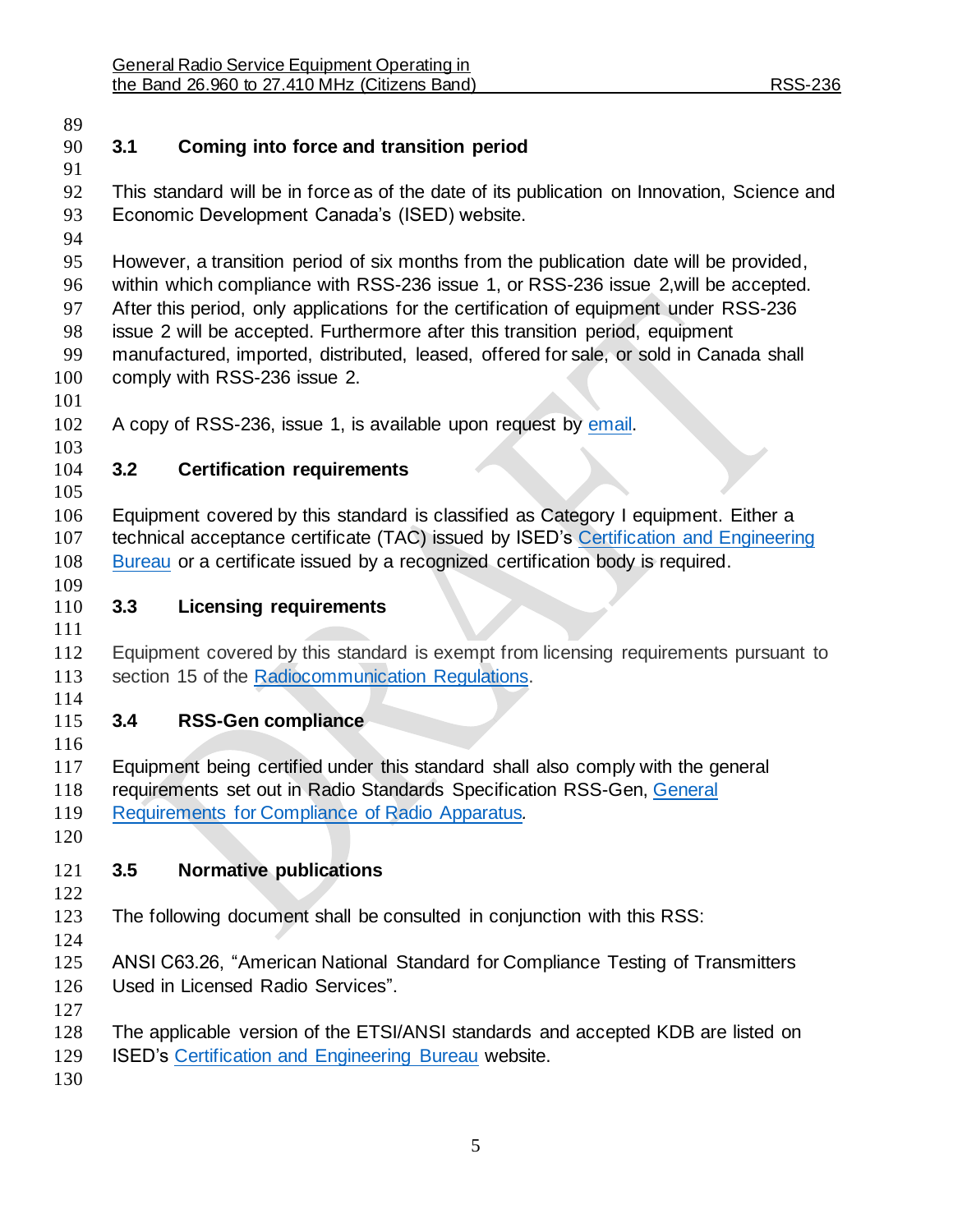## <span id="page-5-1"></span>**3.6 Related documents**

- 
- All spectrum-related documents referred to in this paper are available on ISED's
- [Spectrum Management and Telecommunications](http://www.ic.gc.ca/spectrum) website.
- The following documents should be consulted in conjunction with this RSS:
- 

RIC-18, [General Radio Service \(GRS\)](https://www.ic.gc.ca/eic/site/smt-gst.nsf/eng/sf01016.html)

- TRC-43, [Designation of Emissions, Class of Station and Nature of Service](https://www.ic.gc.ca/eic/site/smt-gst.nsf/eng/sf00057.html)
- 

<span id="page-5-2"></span>**4. Transmitter requirements**

- This section sets out the requirements applicable to radio transmitters subject to this standard.
- 
- 
- <span id="page-5-3"></span>**4.1 Channel Allocation**

 CB channel allocations have been established in the band 26.960 - 27.410 MHz with

the following frequencies:

- 
- 
- <span id="page-5-0"></span>

## **Table 1: CB channel allocations**

| CB<br><b>Channel</b> | <b>Carrier</b><br><b>Frequency</b> | CB<br><b>Channel</b> | <b>Carrier</b><br><b>Frequency</b> | CB<br><b>Channel</b> | <b>Carrier</b><br><b>Frequency</b> | CB<br><b>Channel</b> | <b>Carrier</b><br><b>Frequency</b> |
|----------------------|------------------------------------|----------------------|------------------------------------|----------------------|------------------------------------|----------------------|------------------------------------|
|                      | 26.965                             | 11                   | 27.085                             | 21                   | 27.215                             | 31                   | 27.315                             |
| 2                    | 26.975                             | 12                   | 27.105                             | 22                   | 27.225                             | 32                   | 27.325                             |
| 3                    | 26.985                             | 13                   | 27.115                             | 23                   | 27.255                             | 33                   | 27.335                             |
| 4                    | 27.005                             | 14                   | 27.125                             | 24                   | 27.235                             | 34                   | 27.345                             |
| 5                    | 27.015                             | 15                   | 27.135                             | 25                   | 27.245                             | 35                   | 27.355                             |
| 6                    | 27.025                             | 16                   | 27.155                             | 26                   | 27.265                             | 36                   | 27.365                             |
| 7                    | 27.035                             | 17                   | 27.165                             | 27                   | 27.275                             | 37                   | 27.375                             |
| 8                    | 27.055                             | 18                   | 27.175                             | 28                   | 27.285                             | 38                   | 27.385                             |
| 9                    | 27.065                             | 19                   | 27.185                             | 29                   | 27.295                             | 39                   | 27.395                             |
| 10                   | 27.075                             | 20                   | 27.205                             | 30                   | 27.305                             | 40                   | 27.405                             |

156 All transmitters shall operate the nominal carrier frequency  $(f<sub>c</sub>)$  at the frequencies listed

in [Table 1.](#page-5-0)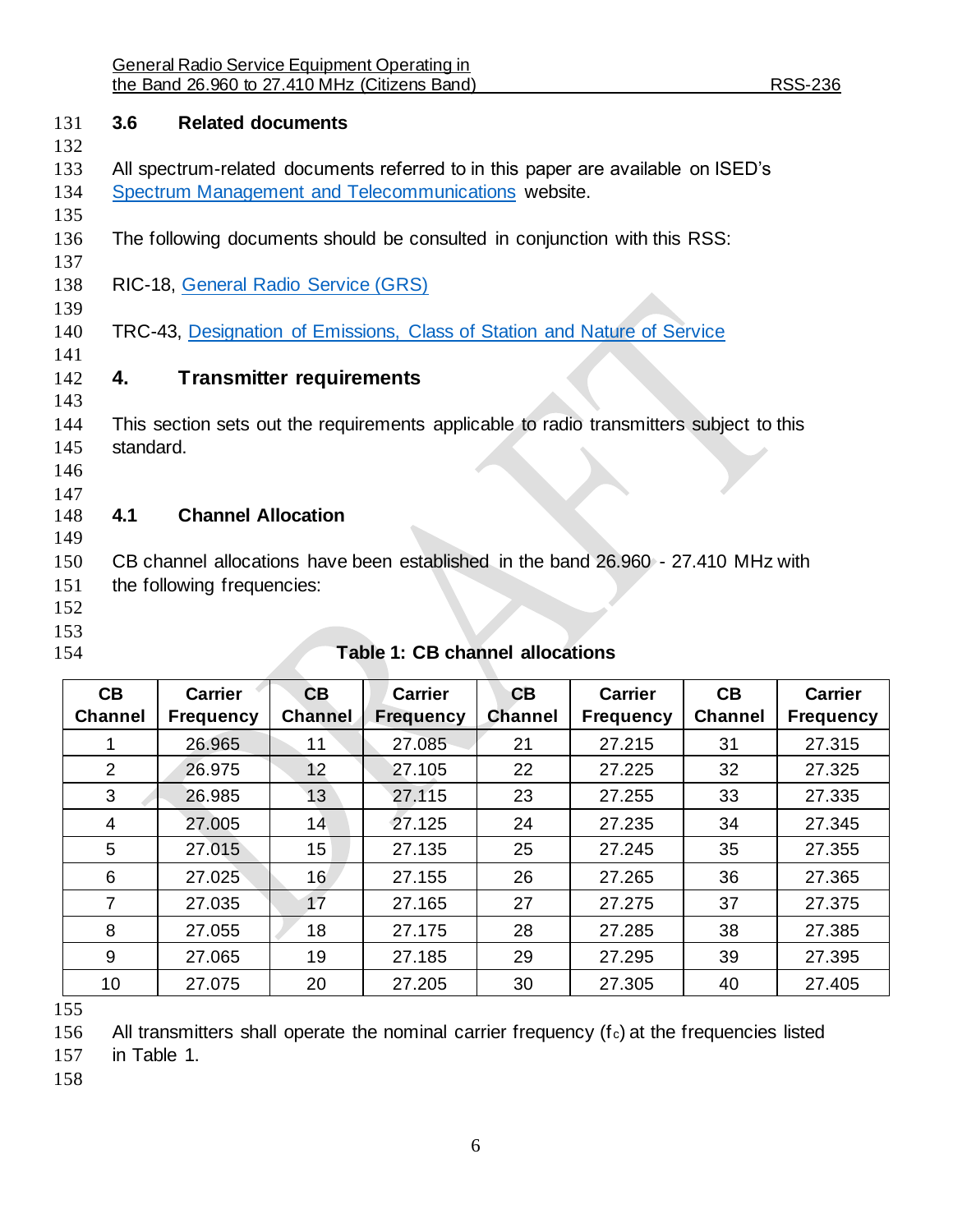## <span id="page-6-0"></span>**4.2 Frequency Allocation**

 In the case of double-sideband (DSB) radio equipment, the assigned frequency shall be 162 the nominal fc.

 In the case of single-sideband (SSB) equipment, the assigned frequency shall be 1.40 165 kHz above the fc for upper-sideband (USB) operation, and 1.40 kHz below for lower-sideband (LSB) operation.

- <span id="page-6-1"></span>**4.3 External controls**
- There shall be no external controls that cause the equipment to operate in a manner that would violate the requirements of this standard. If a speech clarifier control is provided, it shall not change the transmitter frequency.
- 

<span id="page-6-2"></span>**4.4 Use of batteries**

 Connection to batteries (if used) shall be made in such a manner as to permit 177 replacement by the user without causing improper operation of the transmitter with 178 respect to this RSS.

# <span id="page-6-3"></span>**4.5 Measurement method**

 All measurements shall be performed in accordance with the techniques and procedures for measuring equipment provided in ANSI C63.26 "American National Standard for Compliance Testing of Transmitters Used in Licensed Radio Services".

#### <span id="page-6-4"></span> **4.6 Measurements for Single-Sideband (SSB)**

 The transmitter shall be modulated with a two-tone audio input signal. The test signals shall consist of two sinusoidal tones at the frequencies of 500 Hz +/- 5% and 2400 Hz +/- 5%, which—when simultaneously applied to the audio input of an SSB transmitter— result in equal amplitude radio frequency output signals.

 A sample of the output shall be fed to a spectrum analyzer (or an equivalent instrument) to which the level of the audio input signal is increased. The audio level will be increased until the highest amplitude, odd-order, difference frequency intermodulation product is 20 dB below the level of either of the two test tones or until there is no further increase in output power. The average power output shall then be measured by suitable means. The means used shall be clearly specified in the test report. The peak envelope power is then twice the average power.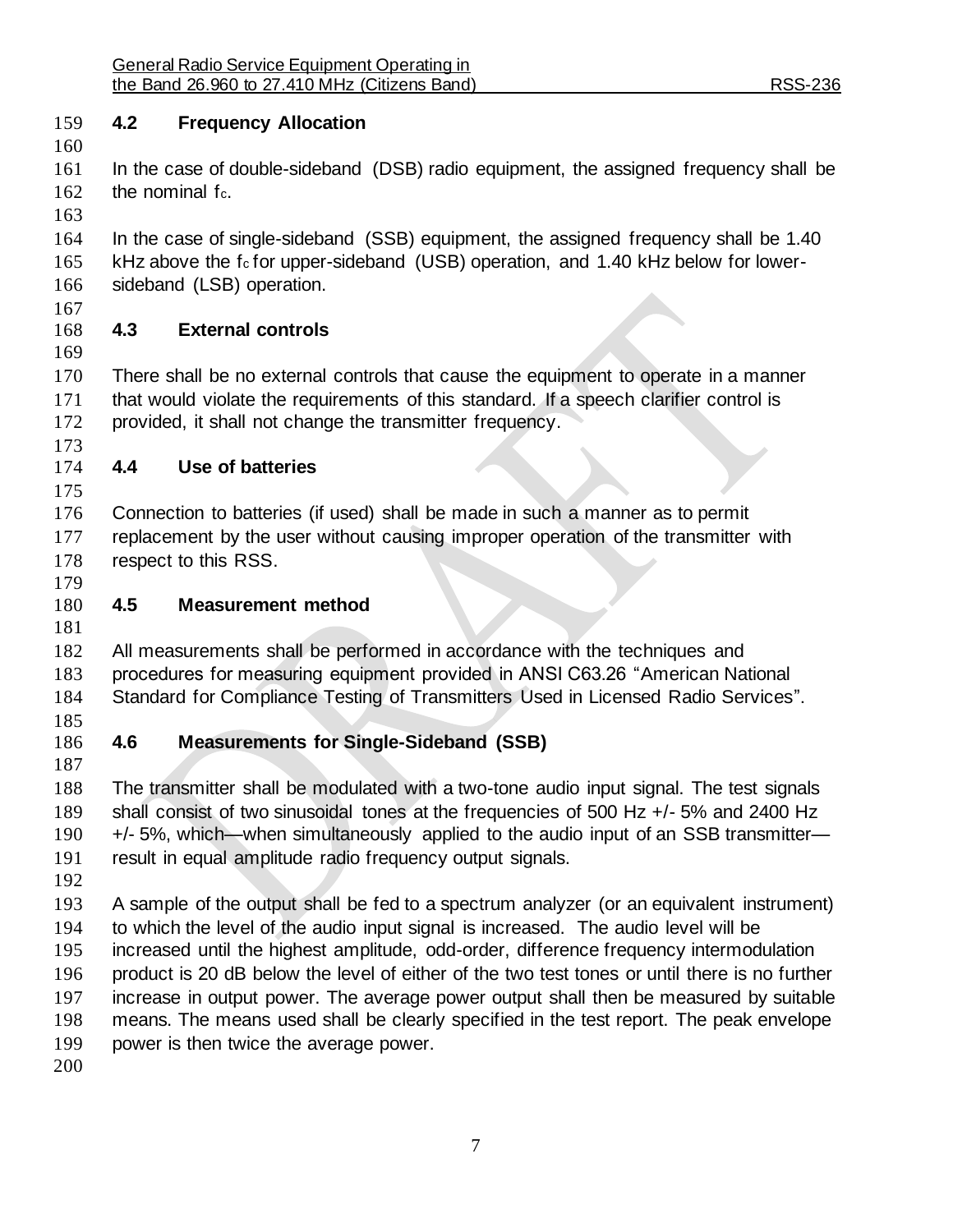General Radio Service Equipment Operating in the Band 26.960 to 27.410 MHz (Citizens Band) RSS-236

<span id="page-7-4"></span><span id="page-7-3"></span><span id="page-7-2"></span><span id="page-7-1"></span><span id="page-7-0"></span> The transmitter shall be operated with the carrier suppressed and modulated with two frequency test signals at a level to produce 50% of the average power measured above. A sample of the output shall be fed to a spectrum analyzer (or equivalent test equipment) and the level of the input signal increased by 10 dB, with the levels of both fundamental signals equal. The sampled output shall be analyzed from the lowest intermediate frequency (IF) generated to 1000 MHz and levels of all significant components recorded in the test report. **4.7 Measurement method for Double-Sideband (DSB)** The transmitter shall be operated without modulation. The average carrier power output shall then be measured by suitable means. The means used shall be clearly specified in the test report. The transmitter shall be operated using a 2400 Hz modulated sinusoidal signal at a level sufficient to produce 50% of modulation. A sample of the RF output shall be fed to a spectrum analyzer or equivalent test equipment and the level of the input signal increased by 16 dB. The sampled output shall be analyzed from the lowest IF generated to 1000 MHz and the levels of all significant components recorded in the test report. **4.8 Transmitter Output Power Limits** The transmitter output power shall not exceed 4.0 watts for a DSB mode of operations. For SSB, the RF peak envelope power output shall not exceed 12 watts. **4.9 Types of modulation** Transmitters should not employ digital modulation and should not transmit non-voice data except for non-voice emissions as identified in section 4.10. **4.10 Permissible emissions** Permissible emissions include the following types: A3E, F3E, H3E, J3E and R3E. Non-voice emissions are limited to selective calling or tone-operated squelch tones to establish or to continue voice communications. **4.11 Authorized bandwidth** The authorized bandwidth for emission types H3E, J3E and R3E is 4 kHz. The authorized bandwidth for emission types A3E and F3E is 8 kHz.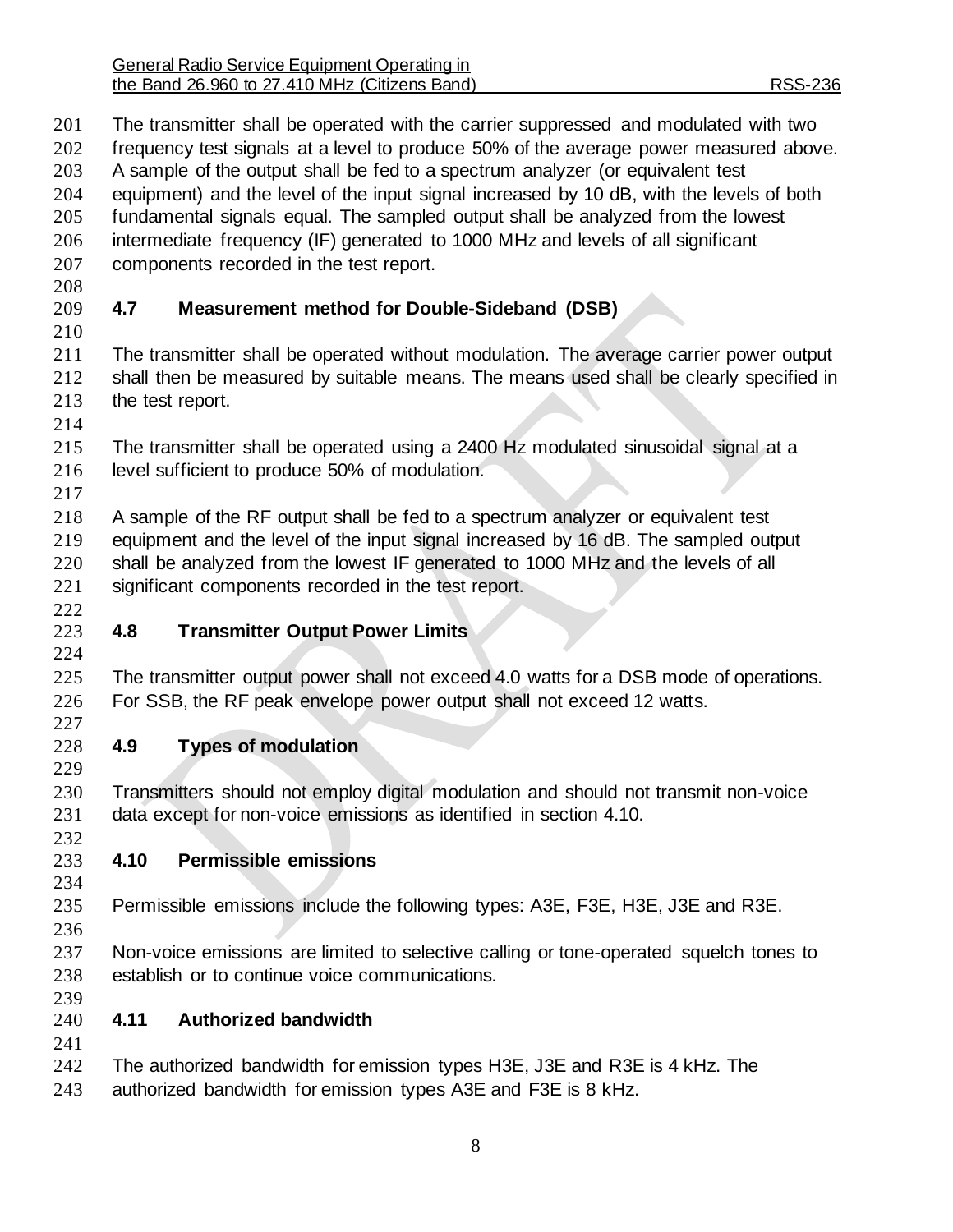<span id="page-8-0"></span>

| 244 |                                                                                       |                                                                                            |  |  |  |
|-----|---------------------------------------------------------------------------------------|--------------------------------------------------------------------------------------------|--|--|--|
| 245 |                                                                                       | When emission type A3E is transmitted by a CB transmitter having a total power of          |  |  |  |
| 246 | greater than 2.5 W, the CB transmitter must automatically prevent the modulation from |                                                                                            |  |  |  |
| 247 | exceeding 100%.                                                                       |                                                                                            |  |  |  |
| 248 |                                                                                       |                                                                                            |  |  |  |
| 249 |                                                                                       | When emission type F3E is transmitted by a CB transmitter the peak frequency               |  |  |  |
| 250 |                                                                                       | deviation shall not exceed ±2 kHz.                                                         |  |  |  |
| 251 |                                                                                       |                                                                                            |  |  |  |
| 252 |                                                                                       | Each CB transmitter that transmits emission type H3E, J3E or R3E shall be capable of       |  |  |  |
| 253 |                                                                                       | transmitting the upper sideband with suppressed, reduced or full carrier, respectively.    |  |  |  |
| 254 |                                                                                       | The capability of also transmitting the lower sideband with suppressed, reduced or full    |  |  |  |
| 255 | carrier is permitted.                                                                 |                                                                                            |  |  |  |
| 256 |                                                                                       |                                                                                            |  |  |  |
| 257 | 4.12                                                                                  | <b>Transmitter unwanted emissions</b>                                                      |  |  |  |
| 258 |                                                                                       |                                                                                            |  |  |  |
| 259 |                                                                                       | Unwanted emissions from licence-exempt transmitters that fall within restricted bands      |  |  |  |
| 260 |                                                                                       | as identified in RSS-Gen shall comply with field strength limits as identified in RSS-Gen. |  |  |  |
| 261 |                                                                                       |                                                                                            |  |  |  |
| 262 |                                                                                       | However, all other emissions shall comply with the limits as identified in this section.   |  |  |  |
| 263 |                                                                                       |                                                                                            |  |  |  |
| 264 |                                                                                       | The unwanted emissions shall be attenuated below the total transmitter power (Pt) by       |  |  |  |
| 265 | the following levels:                                                                 |                                                                                            |  |  |  |
| 266 |                                                                                       |                                                                                            |  |  |  |
| 267 | For A3E, and F3E:                                                                     |                                                                                            |  |  |  |
| 268 |                                                                                       | At least 25 dB on any frequency removed from the center of the authorized                  |  |  |  |
| 269 |                                                                                       | bandwidth by more than 50%, up to and including 100% of the authorized                     |  |  |  |
| 270 |                                                                                       | bandwidth, the power of unwanted emissions is to be measured with a                        |  |  |  |
| 271 |                                                                                       | reference bandwidth of 300 Hz;                                                             |  |  |  |
| 272 |                                                                                       | At least 35 dB on any frequency removed from the center of the authorized                  |  |  |  |
| 273 |                                                                                       | bandwidth by more than 100%, up to and including 250% of the authorized                    |  |  |  |
| 274 |                                                                                       | bandwidth, the power of unwanted emissions is to be measured with a                        |  |  |  |
| 275 |                                                                                       | reference bandwidth of 300 Hz;                                                             |  |  |  |
| 276 |                                                                                       | At least $53 + 10 \log_{10}(Pt)$ dB on any frequency removed from the center of the        |  |  |  |
| 277 |                                                                                       | authorized bandwidth by more than 250% of the authorized bandwidth, the                    |  |  |  |
| 278 |                                                                                       | power of unwanted emissions is to be measured with a reference bandwidth                   |  |  |  |
| 279 |                                                                                       | of at least 30 kHz; and                                                                    |  |  |  |
| 280 | $\bullet$                                                                             | At least 60 dB on any frequency equal to or greater than twice the                         |  |  |  |
| 281 |                                                                                       | fundamental frequency, the power of unwanted emissions is to be measured                   |  |  |  |
| 282 |                                                                                       | with a reference bandwidth of at least 30 kHz.                                             |  |  |  |
| 283 |                                                                                       |                                                                                            |  |  |  |
| 284 |                                                                                       | For H3E, J3E and R3E:                                                                      |  |  |  |
| 285 |                                                                                       | At least 25 dB on any frequency removed from the center of the authorized                  |  |  |  |
| 286 |                                                                                       | bandwidth by more than 50%, up to and including 150% of the authorized                     |  |  |  |
|     |                                                                                       |                                                                                            |  |  |  |